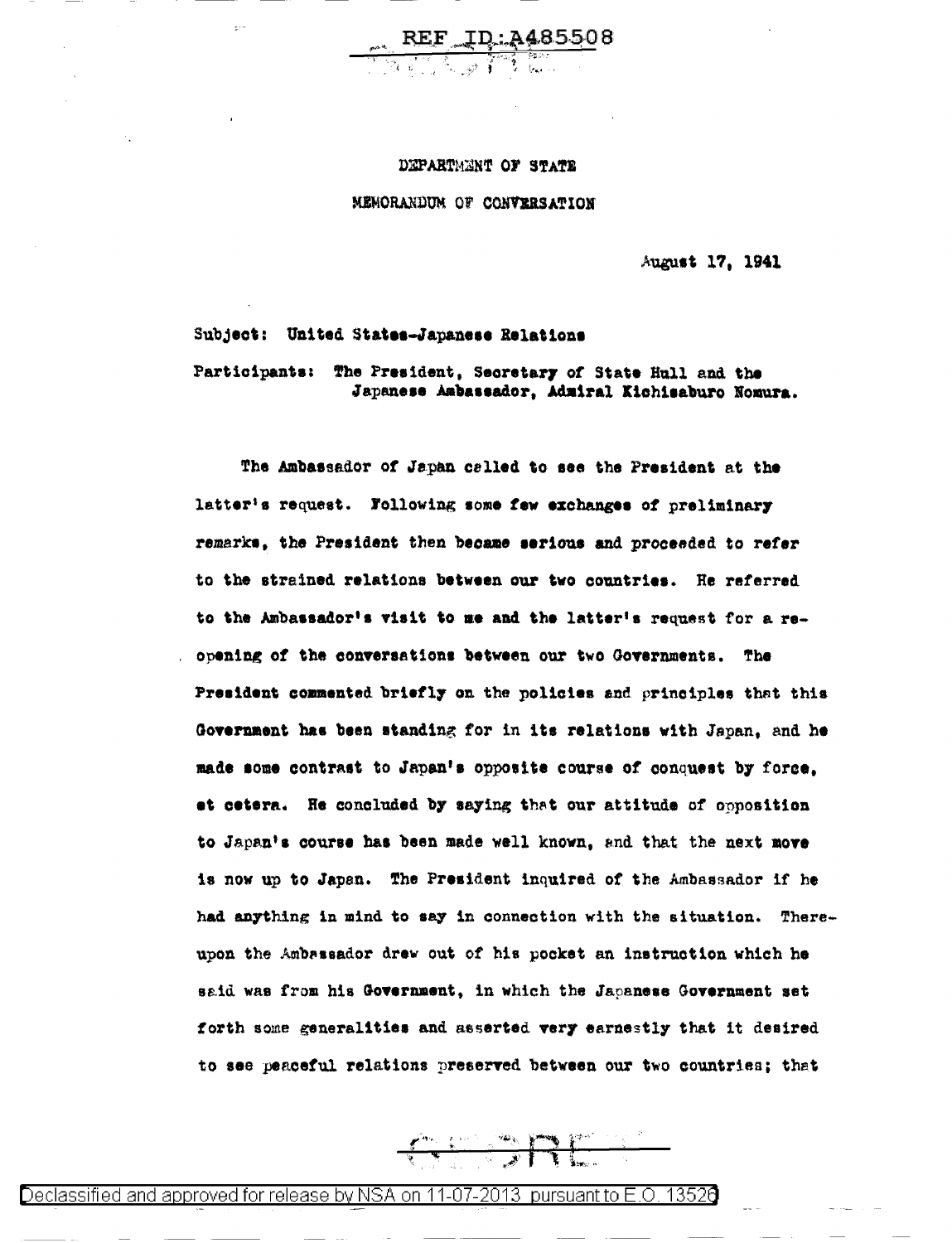REF ID: A485508 

Prince Konoye feels so seriously and so earnestly about preserving such relations that he would be disposed to meet the President midway. geographically speaking, between our two countries and sit down together and talk the matter out in a peaceful spirit.

The President thereupon said that this Government should really bring the matters between the two Governments literally up to date and t.h that he would, therefore, offer certain observations about the position of this Government; he added that he regretted the necessity of so doing but that he had no other recourse. The President said he had dictated what he was about to say and that he would read it to the Ambassador and then hand him the written instrument containing the oral conversation. This the President proceeded to do as follows:

"During past months the Governments of the United States and of Japan, through the Secretary of State and the Japanese Ambassador in Washington, have engaged in protracted conversations directed toward exploring the possibility of reaching a sound basis for negotiations between the two countries relative to the maintenance of peace with order and justice in the Pacific. The principles and policies which were under discussion in these conversations precluded pursuit by either Government of objectives of expansion by force or by threat of force.

"On July 24 last the President of the United States informed the Japanese Government through the Japanese Ambassador in Washington that he was willing to suggest to the Governments of Great Britain, of the Netherlands and of China that they make a binding and solemn declaration that they had no aggressive intentions with regard to Indo-China and that they would agree that the markets and raw materials of Indochina should be available to all Powers on equal terms. The President stated further that he would be willing to suggest to the Powers mentioned that they undertake this declaration, in which the United States would be willing to join, upon the understanding that the Government of Japan would be disposed to make a similar declaration and would be further disposed to withdraw its military and naval forces from Indochina.

<u>TAN AT AN CONTRACTOR</u>

 $-2-$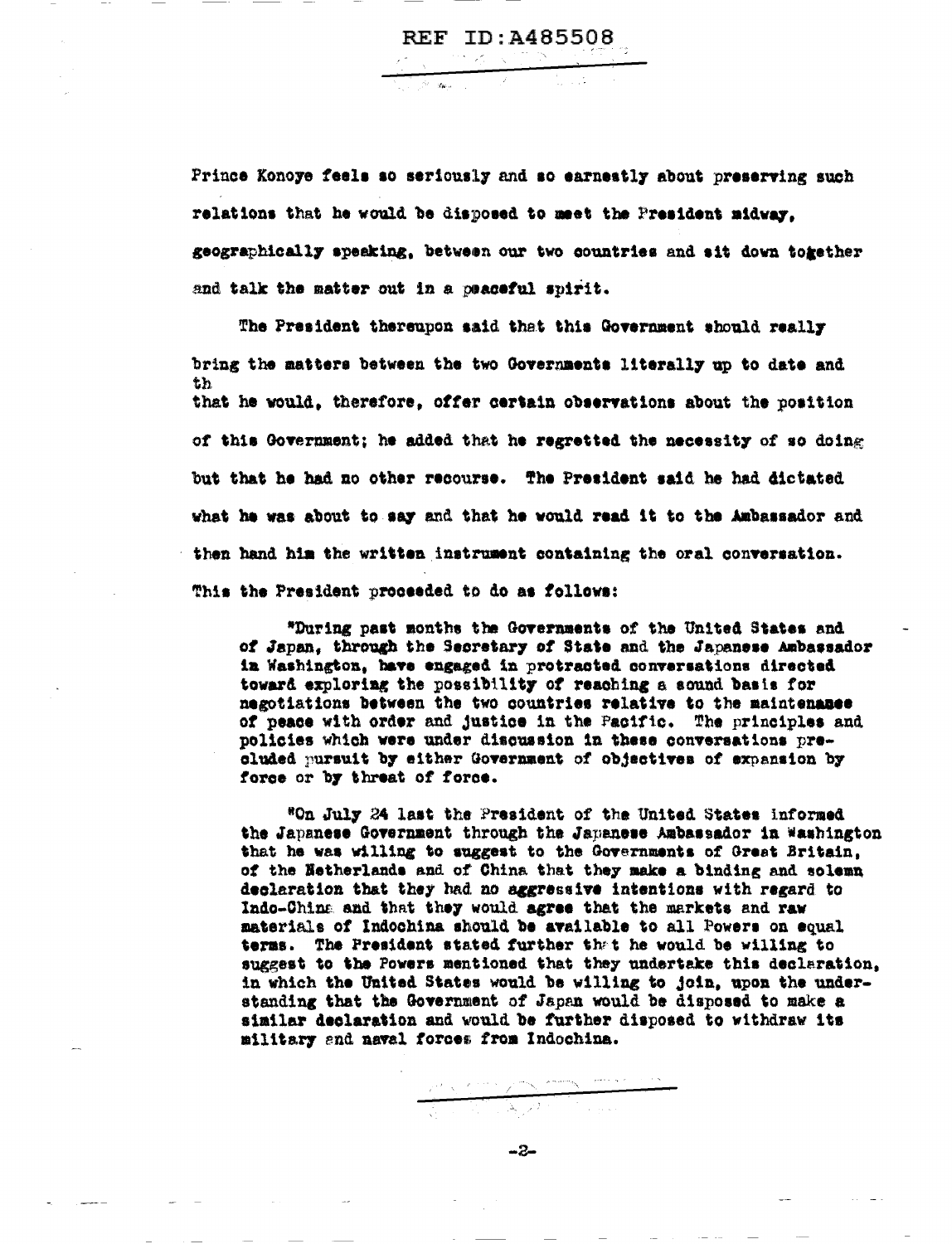## **REF ID: A485508**

"Notwithstanding these efforts, the Government of Japan has continued its military activities and its disposals of armed forces at various points in the Far Esst and has occupied Indochina with its military, air and naval forces.

"The Government of the United States is in full sympathy with the desire expressed by the Japanese Government that there be provided a fresh basis for amicable and mutually profitable relations between our two countries. This Government's patience in seeking an acceptable basis for such an understanding has been demonstrated time and again during regent years and especially during recent months. This Government feels at the present stage that nothing short of the most complete candor on its part, in the light of evidence and indications which come to it from many sources, will at this moment tend to further the objectives sought.

"Such being the case, this Government now finds it necessary to say to the Government of Japan that if the Japanese Government takes any further steps in pursuance of a policy or program of military domination by force or threat of force of neighboring countries, the Government of the United States will be compelled to take immediately any and all steps which it may deem necessary toward safeguarding the legitimate rights and interests of the United States and American nationals and toward insuring the safety and security of the United States."

The President, after some little delay in the conversation so as to set apart the first statement which he read to the Ambassador, then proceeded to turn to the Ambassador's request to the Secretary of State and to himself for a resumption of the conversations. The President made further references to Japan's opposing course of conquest by force and bitter denunciation of this country by the Japanese Government-controlled press and then coming to the request for a reopening of the conversations he repeated our former statements to the Japanese Government that, of course, we could not think of reopening the conversations if the Jamese Government is to continue its present movement of force and conquest supported by its bitter press campaign against this country.

 $\frac{16.2}{\sqrt{2}}\left[\frac{16.2}{\sqrt{2}}\right] = \frac{16.2}{\sqrt{2}}\left[\frac{16.2}{\sqrt{2}}\right] = \frac{16.2}{\sqrt{2}} = \frac{16.2}{\sqrt{2}} = \frac{16.2}{\sqrt{2}} = \frac{16.2}{\sqrt{2}} = \frac{16.2}{\sqrt{2}} = \frac{16.2}{\sqrt{2}} = \frac{16.2}{\sqrt{2}} = \frac{16.2}{\sqrt{2}} = \frac{16.2}{\sqrt{2}} = \frac{16.2}{\sqrt{2}} = \frac{16.2}{\sqrt{2}} = \frac$ 

 $-3-$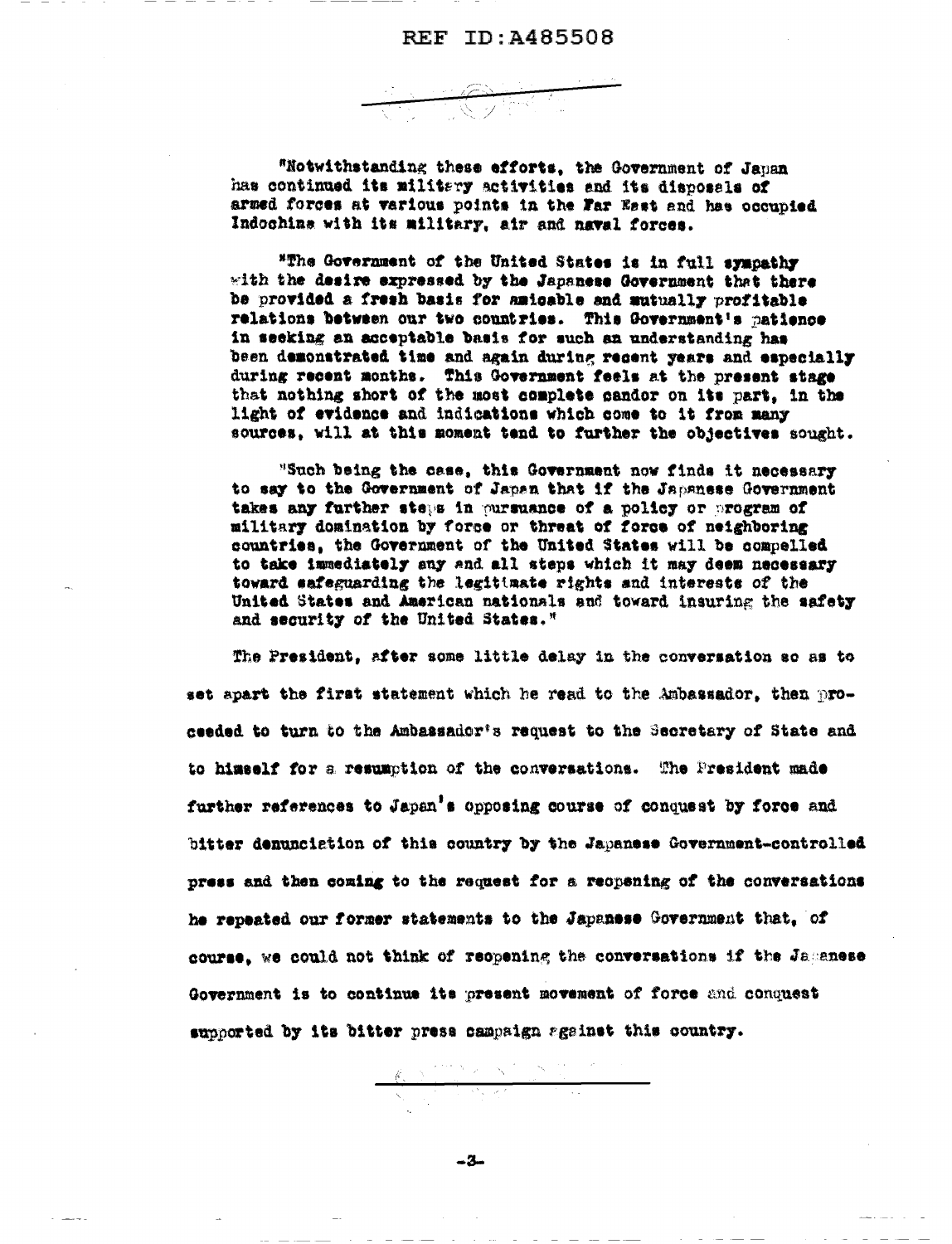Thereupon the President proceeded to read to the Ambassador the following statement, which is self-explanatory:

"Reference is made to the question which the Japanese Ambassador raised on August 8 during a conversation with the Secretary of State whether it might not be possible for the responsible heads of the Japanese Government and the Government of the United States to meet with a view to discussing means whereby an adjustment in relations between the United States and Japan might be brought about. The thought of Prince Konoye and of the Japanese Government in offering this suggestion is appreciated.

\*Reference is made also to the desire expressed by the Jauanese Ambaesador during a call on the Secretary of State on August 16 that there be resumed the informal conversations which had been in progress between the two Governments toward ascertaining whether there existed a basis for negotiations relative to a peaceful settlement covering the entire Pacific situation.

"When the Japanese Ambassador brought up these suggestions. the Secretary of State reminded the Ambassador that the Government of the United States had shown great patience and had been prepared to continue in that course of patience so long as the Japanese Government manifested a desire to follow courses of peace. It was pointed out to the Ambassador that while proceeding along this course this Government had received reports indicating clearly that the Japanese Gomrament was adopting courses directly the opposite of those on which the recent conversations between the Ambassador and the Secretary of State had been predicated. It was pointed out also that the Japanese press was being constantly stimulated to speak of encirclement of Japan by the United States and was being officially inspired in ways calculated to inflame public opinion. The Secretary of State made it clear that he did not see how conversations betwen the two Governments could usefully be pursued or proposals be discussed while Japanese official spokesmen and the Japanese press contended that the United States was endeavoring to encircle Jamen and carried on a campaign against the Unimed States.

"On two cocasions officers of the Department of State, pursuant to instructions from the Secretary of State, called on the Japanese Ambassador to indicate concern over the reports that Japan intended to acquire by force or threat of force military and naval bases in French Indochina. Subsequently, on

ः<br>√<del>ा</del> <u>SECRET</u>

-4-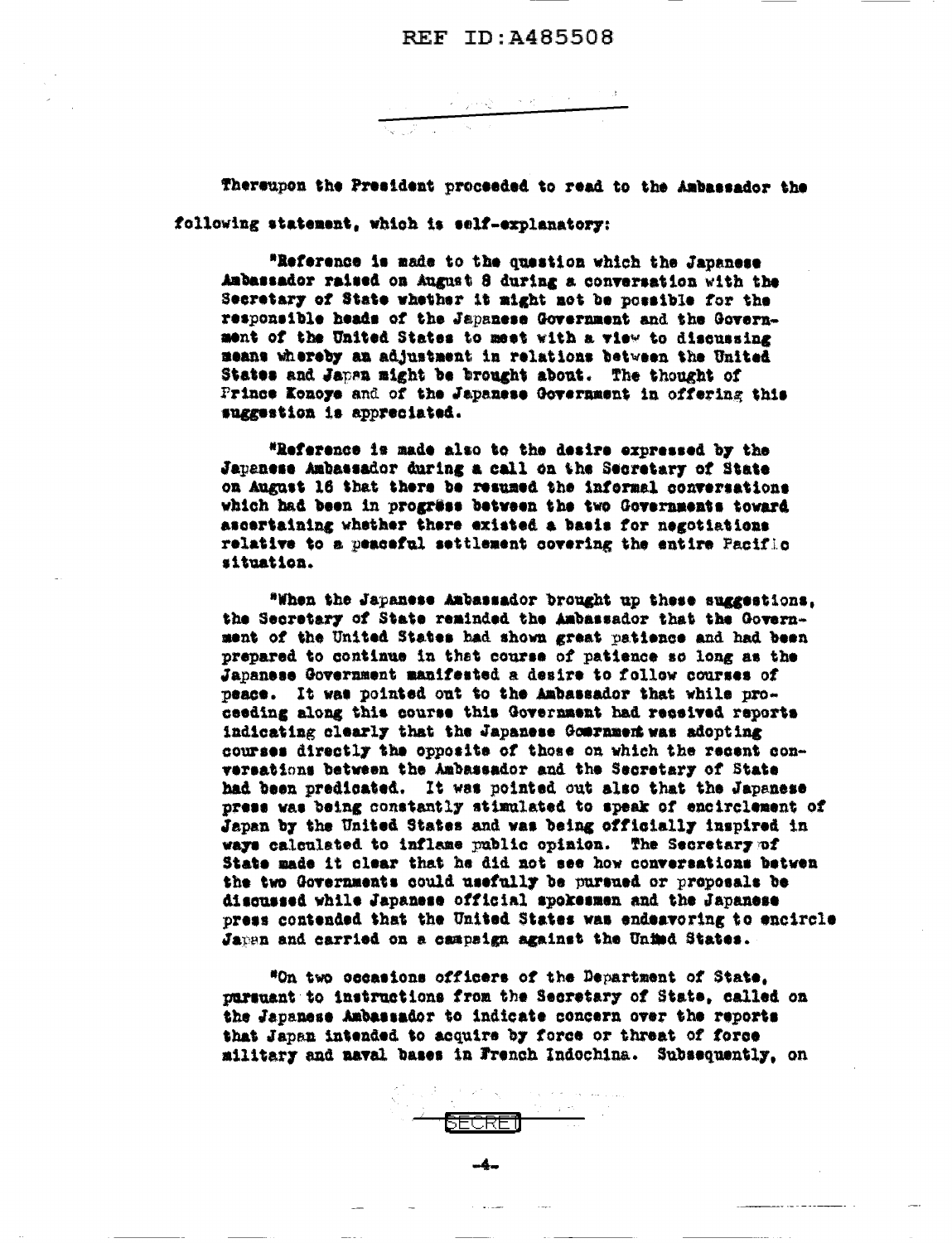$\begin{picture}(120,140) \put(0,0){\line(1,0){150}} \put(15,0){\line(1,0){150}} \put(15,0){\line(1,0){150}} \put(15,0){\line(1,0){150}} \put(15,0){\line(1,0){150}} \put(15,0){\line(1,0){150}} \put(15,0){\line(1,0){150}} \put(15,0){\line(1,0){150}} \put(15,0){\line(1,0){150}} \put(15,0){\line(1,0){150}} \put(15,0){\line(1,0){150$ 

July 21 and July 23 the Acting Secretary of State raised with the Japanese Minister and with the Japanese Ambassador the question of Japan's intentions with regard to French Indochina and pointed out that the Government of the Unimed States could only assume that the occupation by Japan of French Indochina or the acquisition of military and naval bases in that area constituted notice to the Unimd States that Japan had taken by forceful means a step preparatory to embarking on furthereovenents of conquest in the South Pacific area. The Acting Secretary pointed out further that this new move on Japan's part was prejudicial to the procurement by the United States of essential raw materials and to the peace of the Pacific, including the Philippine Islands.

"The Government of the United States accordingly had no alternative but to inform the Japanese Ambassador that, in the opinion of this Government, the measures then being taken by the Japanese Government had served to remove the basis for further conversations relative to a peaceful settlement in the Pacific area.

"Informal discussions between the Japanese Government and the Government of the United States directed toward ascertaining whether there existed a basis for negotiations relative to a peaceful settlement covering the entire Pacific situation would naturally envisage the working out of a progressive program attainable by peaceful methods. It goes without saying that no proposals or suggestions affecting the rights and privileges of either the United States or Japan would be considered except as they might be in conformity with the basic principles to which the United States has long been committed. The program envisaged in such informal discussions would involve the application in the entire Pacific area of the principle of equality of commercial opportunity and treatment. It would thus make possible access in all countries to raw materials and to all other essential commodities. Such a program would envisage cooperation by all nations of the Pacific on a voluntary and peaceful basis toward utilizing all available resources of capital, technical skill, and progressive economic leadership for the 600000 purpose of building up not only their own economies but also the economies of regions where productive capacity can be improved. The result would be to increase the purchasing power of the nations and peoples concerned, to raise standards of living, and to create conditions six conducive to the maintenance of peace. If such a program based upon peaceable and constructive principles were to be adopted for the Pacific and if thereafter any of the countries or areas within the Pacific were menaced, the policy of aiding nations resisting aggression would continue to be followed by this Government and this Government